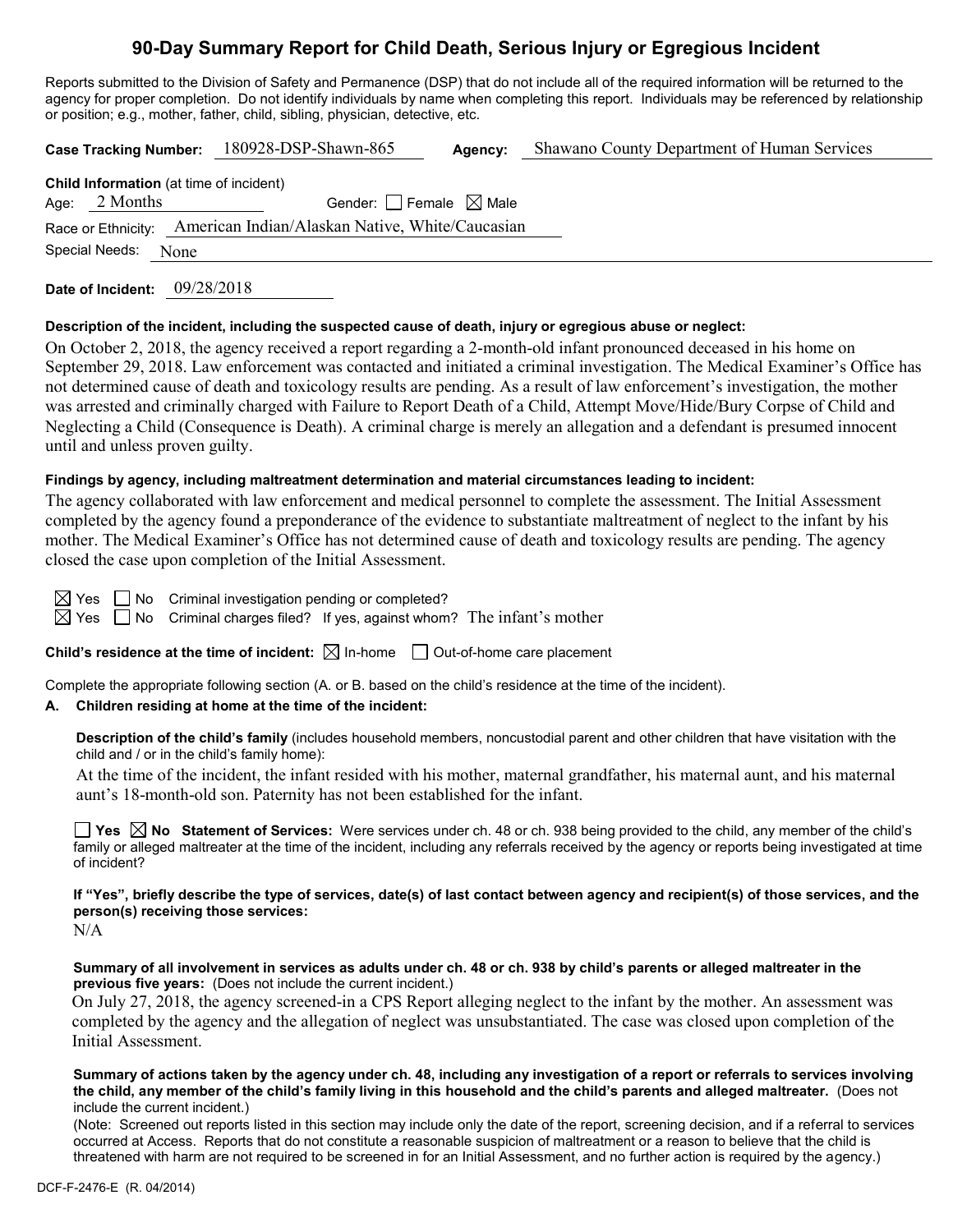The following history is related to the infant's mother:

On July 27, 2018, the agency screened-in a CPS Report alleging neglect to the infant by the mother. An assessment was completed by the agency and the allegation of neglect was unsubstantiated. The case was closed upon completion of the Initial Assessment.

The following history is related to the maternal aunt of the infant, who resided in the home at the time of the incident: On June 2, 2017, the agency screened-out a CPS Report.

On June 2, 2017, the agency screened-in a Services Report. The family was provided referrals to community resources.

The following history is related to the maternal grandfather of the infant, who resided in the home at the time of the incident:

On June 2, 2017, the agency screened-out a CPS Report.

On January 8, 2015, the agency screened-in a CPS Report alleging neglect of the infant's maternal aunt by her father. An assessment was completed by the agency and the allegation of neglect was unsubstantiated. The case was closed upon completion of the Initial Assessment.

On February 27, 2014, the agency screened-in a CPS Report alleging physical abuse of the infant's mother. An assessment was completed by the agency and the allegation of neglect was unsubstantiated. The case was closed upon completion of the Initial Assessment.

On December 6, 2012, the agency screened-out a CPS Report.

On March 21, 2012, the agency screened-out a CPS Report.

On October 18, 2011, the agency screened-out a CPS Report.

On October 18, 2011, the agency screened-in a Services Report. The family was provided referrals to community resources.

On October 14, 2011, the agency screened-out a CPS Report.

On June 7, 2011, the agency screened-in a CPS Report alleging physical abuse of the infant's mother. An assessment was completed by the agency and the allegation of physical abuse was unsubstantiated. The case was closed upon completion of the Initial Assessment.

On February 18, 2010, the agency screened-in a CPS Report alleging physical abuse of the infant's mother. An assessment was completed by the agency and the allegation of physical abuse was unsubstantiated. The case was closed upon completion of the Initial Assessment.

On May 26, 2009, the agency screened-out a Services Report.

The following history is related to the infant's alleged father.

On August 25, 2005, the agency screened-in a CPS Report alleging sexual abuse of a child not related to the infant by the infant's alleged father. An assessment was completed by the agency and the allegation of sexual abuse was unsubstantiated. The case was closed upon completion of the Initial Assessment.

On March 16, 2005, the agency screened-out a CPS Report.

## **Summary of any investigation involving the child, any member of the child's family and alleged maltreater conducted under ch. 48 and any services provided to the child and child's family since the date of the incident:**

The agency collaborated with law enforcement and medical personnel to complete the assessment. The Initial Assessment completed by the agency found a preponderance of the evidence to substantiate maltreatment of neglect to the infant by his mother. The Medical Examiner's Office has not determined cause of death and toxicology results are pending. The agency closed the case upon completion of the Initial Assessment.